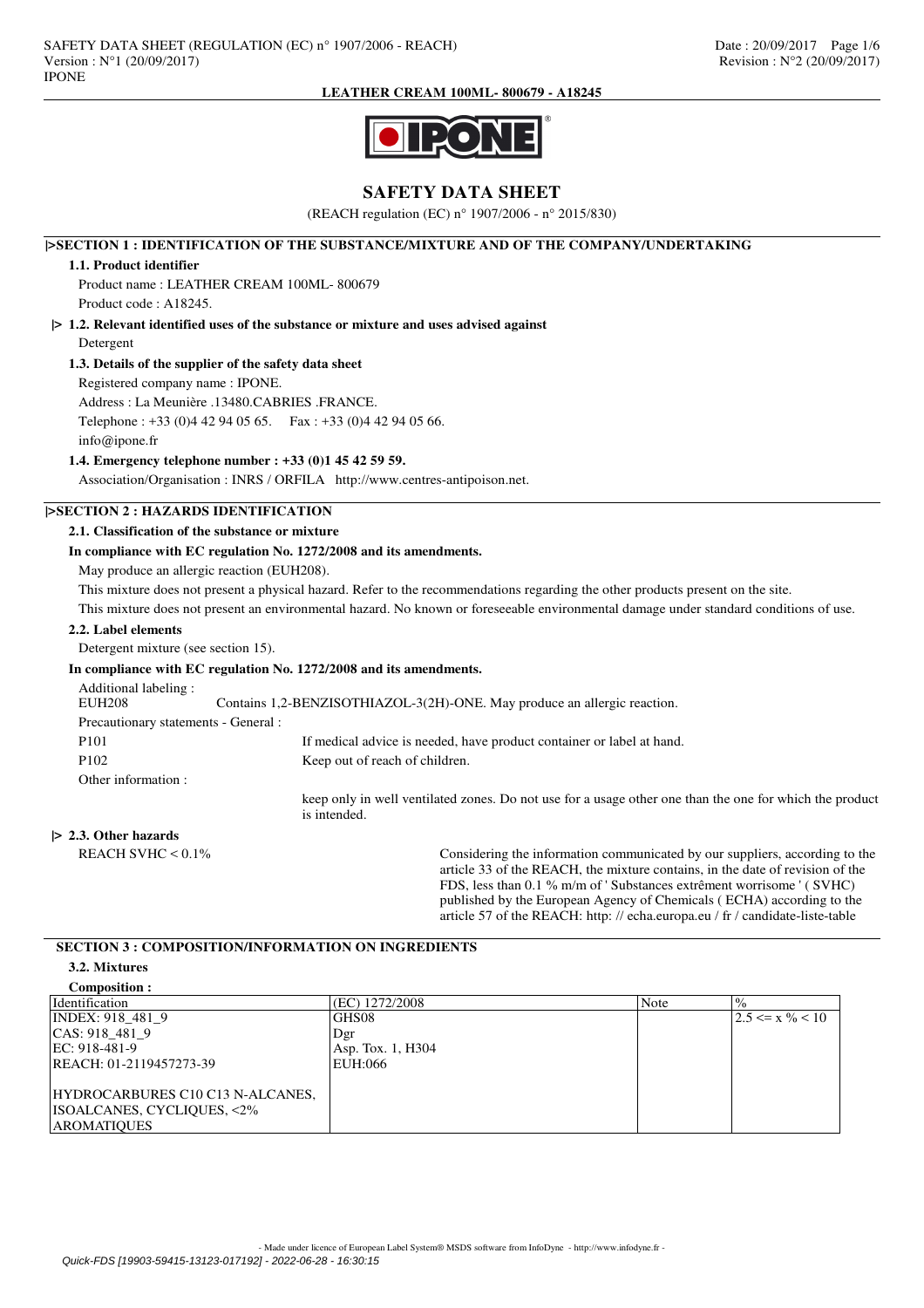## **LEATHER CREAM 100ML- 800679 - A18245**

| INDEX: 613-088-00-6          | GHS05, GHS07, GHS09   | $0 \leq x \frac{0}{6} < 1$ |
|------------------------------|-----------------------|----------------------------|
| CAS: 2634-33-5               | Dgr                   |                            |
| EC: 220-120-9                | Acute Tox. 4, H302    |                            |
|                              | Skin Irrit. 2, H315   |                            |
| 1,2-BENZISOTHIAZOL-3(2H)-ONE | Eye Dam. 1, H318      |                            |
|                              | Skin Sens. 1, H317    |                            |
|                              | Aquatic Acute 1, H400 |                            |
|                              | $M$ Acute = 1         |                            |

## **SECTION 4 : FIRST AID MEASURES**

As a general rule, in case of doubt or if symptoms persist, always call a doctor.

NEVER induce swallowing by an unconscious person.

## **4.1. Description of first aid measures**

**In the event of exposure by inhalation :**

In the event of an allergic reaction, seek medical attention.

In case of massive inhalation transport the patient outdoors and keep him for the warmth and for the rest.

#### **In the event of splashes or contact with eyes :**

Wash thoroughly with fresh, clean water for 15 minutes holding the eyelids open.

Send the subject at an ophtalmologist, in particular if it appears a redness, a pain or a visual embarrassment.

## **In the event of splashes or contact with skin :**

In the event of an allergic reaction, seek medical attention.

Remove contaminated clothing and wash skin thoroughly with soap and water or a recognized cleaner.

DO NOT use solvents or thinners.

### **In the event of swallowing :**

In the event of swallowing, if the quantity is small (no more than one mouthful), rinse the mouth with water and consult a doctor. Keep the person exposed at rest. Do not force vomiting.

Seek medical attention, showing the label.

If swallowed accidentally, call a doctor to ascertain whether observation and hospital care will be necessary. Show the label.

## **4.2. Most important symptoms and effects, both acute and delayed**

### No data available.

# **4.3. Indication of any immediate medical attention and special treatment needed**

No data available.

# **SECTION 5 : FIREFIGHTING MEASURES**

Non-flammable.

## **5.1. Extinguishing media**

# **Suitable methods of extinction**

In the event of a fire, use :

- sprayed water or water mist
- foam
- multipurpose ABC powder
- BC powder
- carbon dioxide (CO2)

#### **Unsuitable methods of extinction**

In the event of a fire, do not use :

- water jet

### **5.2. Special hazards arising from the substance or mixture**

A fire will often produce a thick black smoke. Exposure to decomposition products may be hazardous to health.

Do not breathe in smoke.

In the event of a fire, the following may be formed :

- carbon monoxide (CO)

- carbon dioxide (CO2)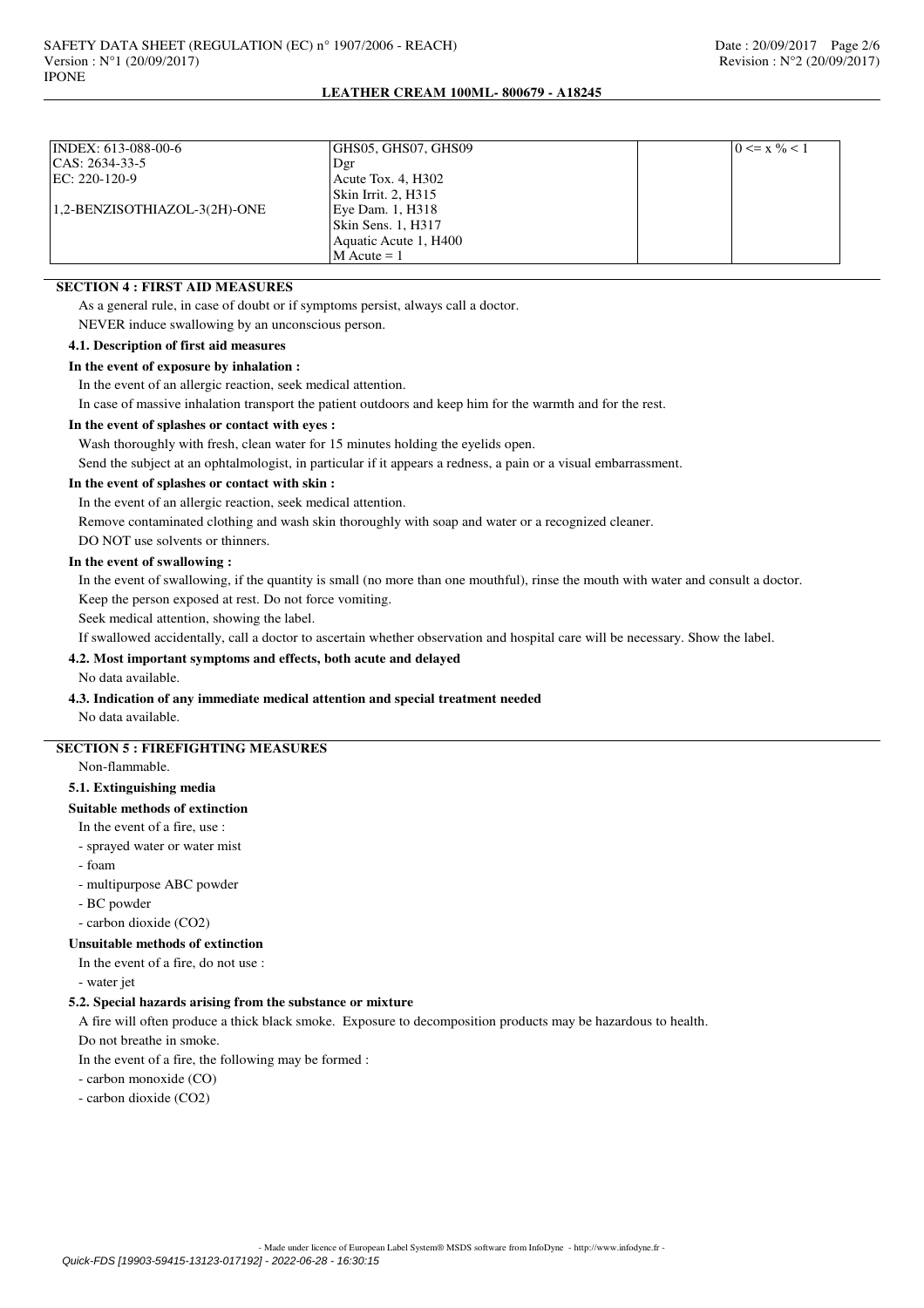### **LEATHER CREAM 100ML- 800679 - A18245**

#### **5.3. Advice for firefighters**

Due to the toxicity of the gas emitted on thermal decomposition of the products, fire-fighting personnel are to be equipped with autonomous insulating breathing apparatus.

### **SECTION 6 : ACCIDENTAL RELEASE MEASURES**

#### **6.1. Personal precautions, protective equipment and emergency procedures**

Consult the safety measures listed under headings 7 and 8.

## **For first aid worker**

First aid workers will be equipped with suitable personal protective equipment (See section 8).

#### **6.2. Environmental precautions**

Contain and control the leaks or spills with non-combustible absorbent materials such as sand, earth, vermiculite, diatomaceous earth in drums for waste disposal.

Prevent any material from entering drains or waterways.

#### **6.3. Methods and material for containment and cleaning up**

Clean preferably with a detergent, do not use solvents.

**6.4. Reference to other sections**

No data available.

## **SECTION 7 : HANDLING AND STORAGE**

Requirements relating to storage premises apply to all facilities where the mixture is handled.

## **7.1. Precautions for safe handling**

Always wash hands after handling.

Remove and wash contaminated clothing before re-using.

Ensure that there is adequate ventilation, especially in confined areas.

#### **Fire prevention :**

Handle in well-ventilated areas.

Prevent access by unauthorised personnel.

#### **Recommended equipment and procedures :**

For personal protection, see section 8.

Observe precautions stated on label and also industrial safety regulations.

Packages which have been opened must be reclosed carefully and stored in an upright position.

### **Prohibited equipment and procedures :**

No smoking, eating or drinking in areas where the mixture is used.

## **7.2. Conditions for safe storage, including any incompatibilities**

No data available.

#### **Storage**

Keep out of reach of children.

Keep the container tightly closed in a dry, well-ventilated place.

The floor must be impermeable and form a collecting basin so that, in the event of an accidental spillage, the liquid cannot spread beyond this area.

### **Packaging**

Always keep in packaging made of an identical material to the original.

### **7.3. Specific end use(s)**

No data available.

## **|>SECTION 8 : EXPOSURE CONTROLS/PERSONAL PROTECTION**

#### **8.1. Control parameters**

No data available.

## **8.2. Exposure controls**

#### **Personal protection measures, such as personal protective equipment**

Use personal protective equipment that is clean and has been properly maintained.

Store personal protective equipment in a clean place, away from the work area.

Never eat, drink or smoke during use. Remove and wash contaminated clothing before re-using. Ensure that there is adequate ventilation, especially in confined areas.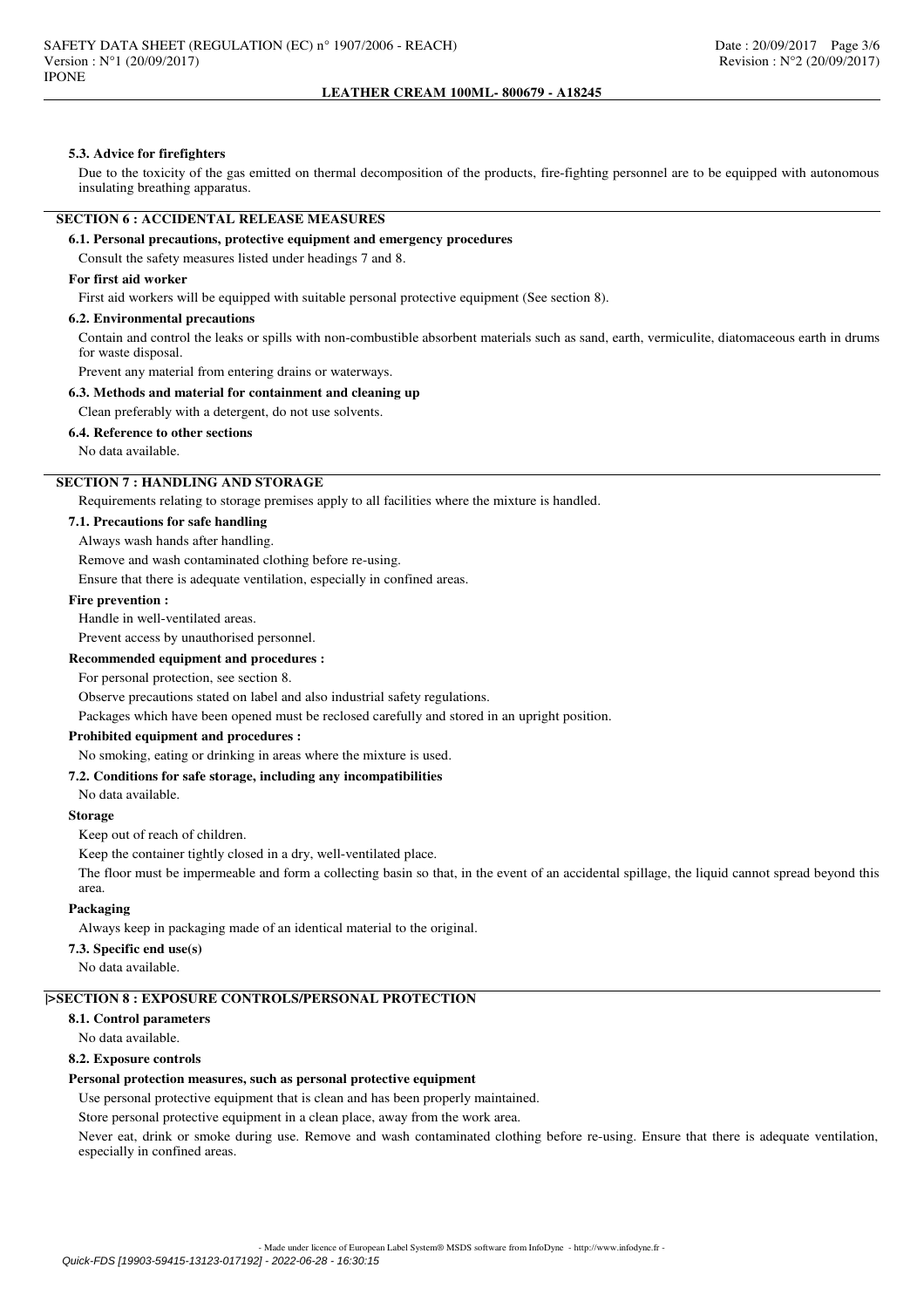### **|> - Eye / face protection**

Avoid contact with eyes.

Use eye protectors designed to protect against liquid splashes Before handling, wear safety goggles in accordance with standard EN166. In case of risk of splashing, wear safety goggles to standard EN166

## **- Hand protection**

Wear suitable protective gloves in the event of prolonged or repeated skin contact.

Use suitable protective gloves that are resistant to chemical agents in accordance with standard EN374.

Gloves must be selected according to the application and duration of use at the workstation.

Protective gloves need to be selected according to their suitability for the workstation in question : other chemical products that may be handled, necessary physical protections (cutting, pricking, heat protection), level of dexterity required.

Type of gloves recommended :

- Nitrile rubber (butadiene-acrylonitrile copolymer rubber (NBR))

- PVA (Polyvinyl alcohol)

Recommended properties :

- Impervious gloves in accordance with standard EN374

## **- Body protection**

Work clothing worn by personnel shall be laundered regularly.

After contact with the product, all parts of the body that have been soiled must be washed.

# **|>SECTION 9 : PHYSICAL AND CHEMICAL PROPERTIES**

|  |  |  |  |  | 9.1. Information on basic physical and chemical properties |
|--|--|--|--|--|------------------------------------------------------------|
|--|--|--|--|--|------------------------------------------------------------|

| <b>General information:</b>                              |                                        |
|----------------------------------------------------------|----------------------------------------|
| Physical state :                                         | Fluid liquid.                          |
| > Important health, safety and environmental information |                                        |
| pH:                                                      | Not stated.                            |
|                                                          | Slightly basic.                        |
| Boiling point/boiling range:                             | Not specified.                         |
| Flash Point Interval:                                    | $60^{\circ}$ C < FP <= 93 $^{\circ}$ C |
| Vapour pressure $(50^{\circ}C)$ :                        | Below 110 kPa (1.10 bar).              |
| Density:                                                 | $<$ 1                                  |
| Water solubility:                                        | Dilutable.                             |
| Melting point/melting range:                             | Not specified.                         |
| Self-ignition temperature :                              | Not specified.                         |
| Decomposition point/decomposition range :                | Not specified.                         |
| 9.2. Other information                                   |                                        |

No data available.

# **SECTION 10 : STABILITY AND REACTIVITY**

## **10.1. Reactivity**

No data available.

#### **10.2. Chemical stability**

This mixture is stable under the recommended handling and storage conditions in section 7.

#### **10.3. Possibility of hazardous reactions**

When exposed to high temperatures, the mixture can release hazardous decomposition products, such as carbon monoxide and dioxide, fumes and nitrogen oxide.

#### **10.4. Conditions to avoid**

 $Avoid$ 

- frost

### **10.5. Incompatible materials**

## **10.6. Hazardous decomposition products**

The thermal decomposition may release/form :

- carbon monoxide (CO)

- carbon dioxide (CO2)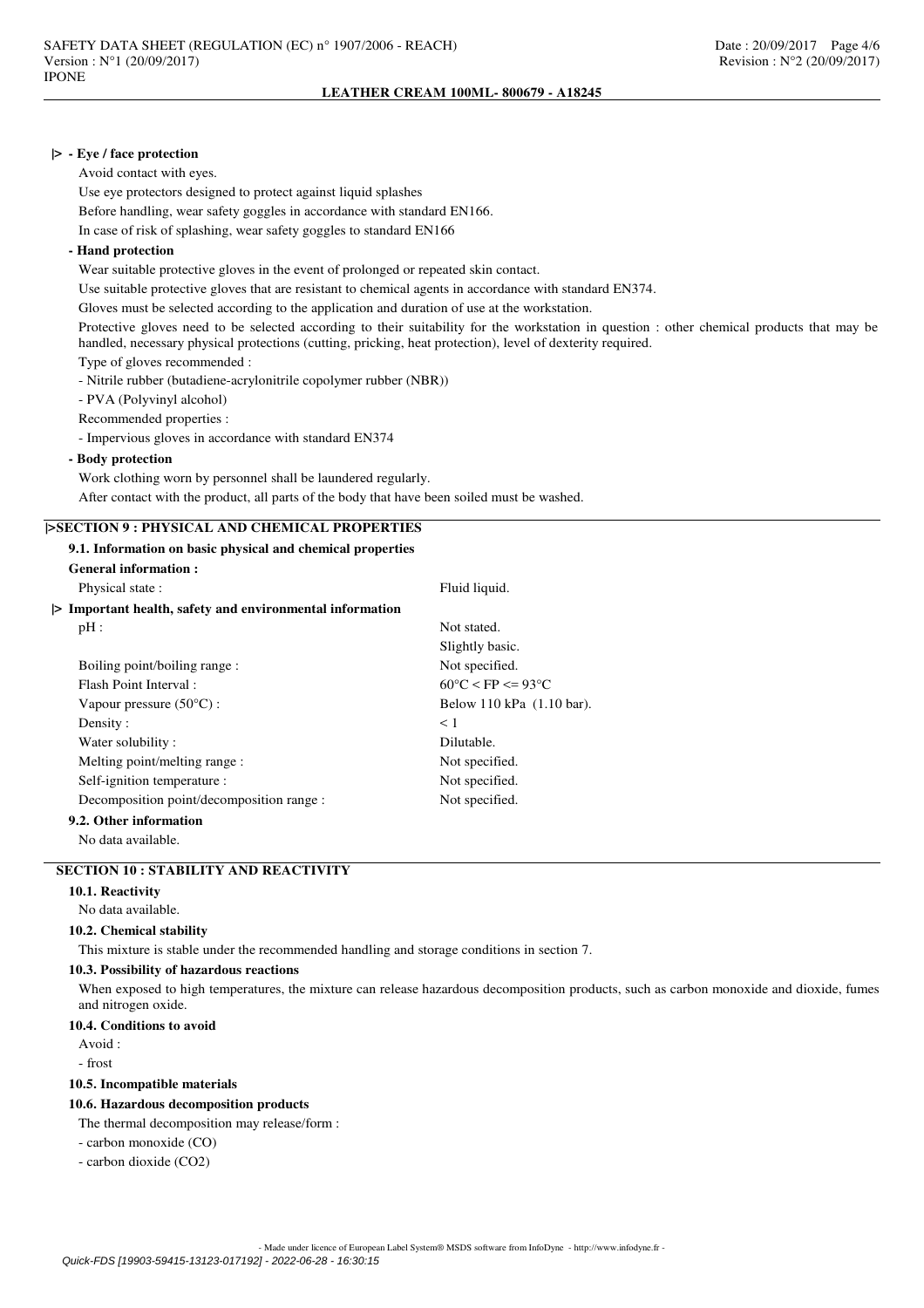# **SECTION 11 : TOXICOLOGICAL INFORMATION**

#### **11.1. Information on toxicological effects**

Splashes in the eyes may cause irritation and reversible damage

#### **11.1.1. Substances**

No toxicological data available for the substances.

### **11.1.2. Mixture**

#### **Respiratory or skin sensitisation :**

Contains at least one sensitising substance. May cause an allergic reaction.

## **SECTION 12 : ECOLOGICAL INFORMATION**

#### **12.1. Toxicity**

#### **12.1.2. Mixtures**

No aquatic toxicity data available for the mixture.

#### **12.2. Persistence and degradability**

No data available.

#### **12.3. Bioaccumulative potential**

No data available.

**12.4. Mobility in soil**

No data available.

## **12.5. Results of PBT and vPvB assessment**

No data available.

# **12.6. Other adverse effects**

No data available.

## **SECTION 13 : DISPOSAL CONSIDERATIONS**

Proper waste management of the mixture and/or its container must be determined in accordance with Directive 2008/98/EC.

### **13.1. Waste treatment methods**

Do not pour into drains or waterways.

## **Waste :**

Waste management is carried out without endangering human health, without harming the environment and, in particular without risk to water, air, soil, plants or animals.

Recycle or dispose of waste in compliance with current legislation, preferably via a certified collector or company.

Do not contaminate the ground or water with waste, do not dispose of waste into the environment.

#### **Soiled packaging :**

Empty container completely. Keep label(s) on container.

Give to a certified disposal contractor.

## **|>SECTION 14 : TRANSPORT INFORMATION**

Exempt from transport classification and labelling.

# **|> 14.1. UN number**

-

-

-

-

## **|> 14.2. UN proper shipping name**

- **|> 14.3. Transport hazard class(es)**
- **|> 14.4. Packing group**
- **|> 14.5. Environmental hazards**